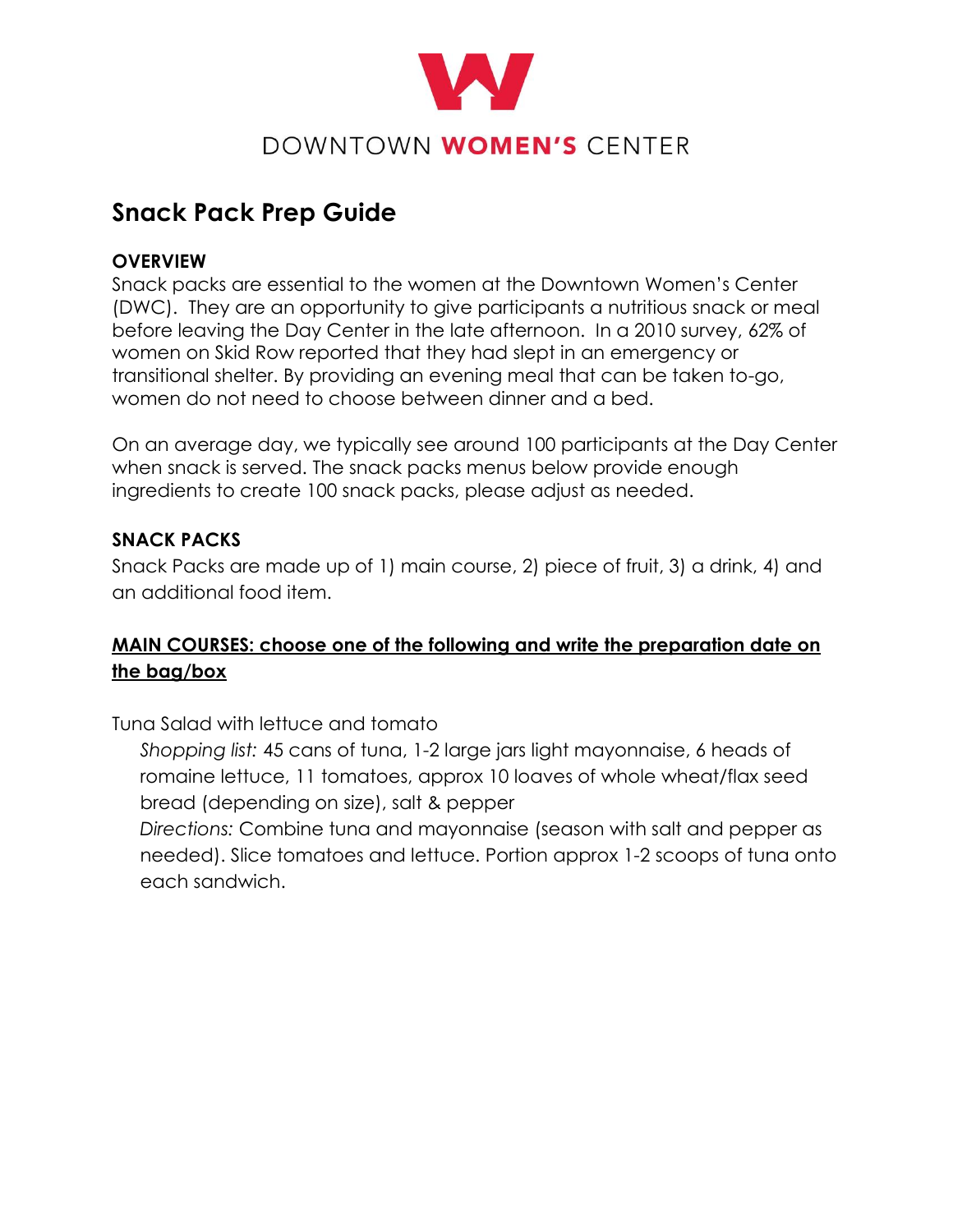

# DOWNTOWN WOMEN'S CENTER

## Chicken salad with lettuce and tomato

*Shopping list*: 45 cans of chicken breast, 1-2 large jars light mayonnaise, 6 heads of romaine lettuce, 11 tomatoes, approx 10 loaves whole wheat/flax seed bread (depending on size), salt & pepper.

*Directions*: Combine chicken and mayonnaise (season with salt and pepper as needed). Slice tomatoes and lettuce. Portion approx 1-2 scoops of salad onto each sandwich.

#### Pita Salad

*Shopping list*: 100 whole wheat pitas, 100 individual containers of hummus, approx 13 bags of salad greens, 15 tomatoes, 10 cucumbers, 9 red onions *Directions*: Chop and combine all vegetables. Please package pitas in plastic wrap or plastic bag.

## Peanut butter and jelly

*Shopping list*: 7 jars natural peanut butter (not homogenized), 7 jars jelly, ~10 loaves of whole wheat/flax seed bread (depending on size)

## Vegetable Salad

*Shopping list*: 20 bags of lettuce, 12 tomatoes, 12 cucumbers, 12 red onions, 7 cans of garbanzo beans, 5 packages of feta cheese, 4 bottles of Greek dressing.

*Directions*: Chop and combine all vegetables. These can be assembled in togo containers found in most supermarkets and will need utensils and a napkin.

## **FRUIT**

100 pieces of seasonal fruit – pears, oranges, apples, grapefruits, grapes (approx 13 bunches), etc.

Alternative: 100 packages applesauce with no sugar added (and 100 spoons) Please refrain from using individually packaged fruit cups.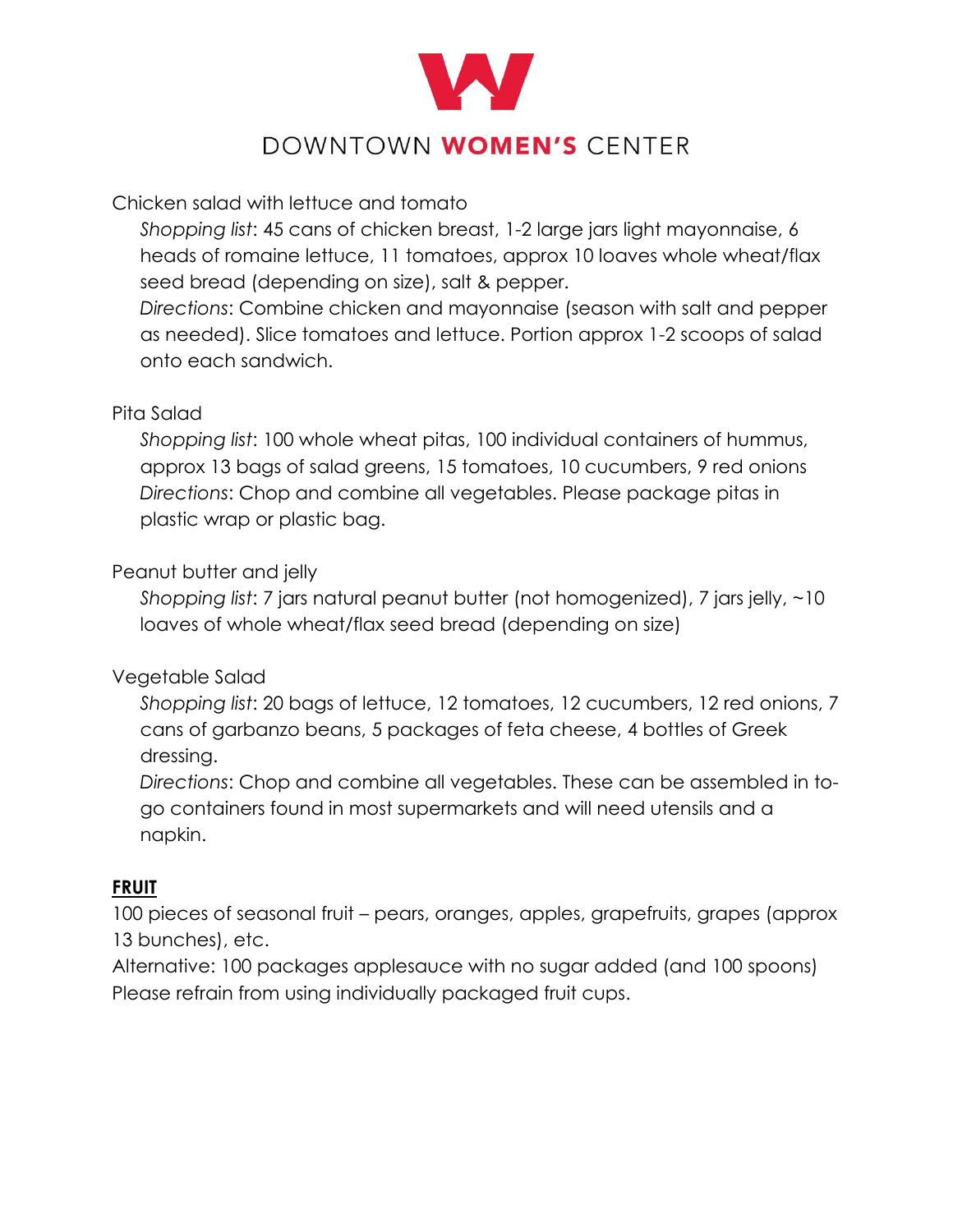

# DOWNTOWN WOMEN'S CENTER

# **DRINK**

100 units of (choose one): water, 100% juice pack, small container of milk, seltzer, or tomato juice.

\*Please no sodas, juice drinks, or highly sugary drinks.\*

# **OTHER SNACK ITEM (choose one or two):**

 small packages of nuts packages trail mix (or separated into 100 Ziploc bags) granola bars sugar-free Jell-O (requires additional spoon) - 300 sugar-free or low-fat cookies (2-3 packaged in each bag) yogurts (requires additional spoon) boxes of raisins string cheese 8-10 large bags of mini carrots and/or 8-10 heads of celery, divide into 100 individual packs.

# **Please place all items in a brown paper lunch bag or plastic bag with 1-2 napkins and necessary utensils. We do not have these materials stocked so please remember to bring them!**

# **Questions?**

**[GroupVolunteerEvents@downtownwomenscenter.org](mailto:GroupVolunteerEvents@downtownwomenscenter.org) or ( [213\) 680-](tel:213.860.0600) [0600](tel:213.860.0600) (ext.2847)**

**Thank you for your help!**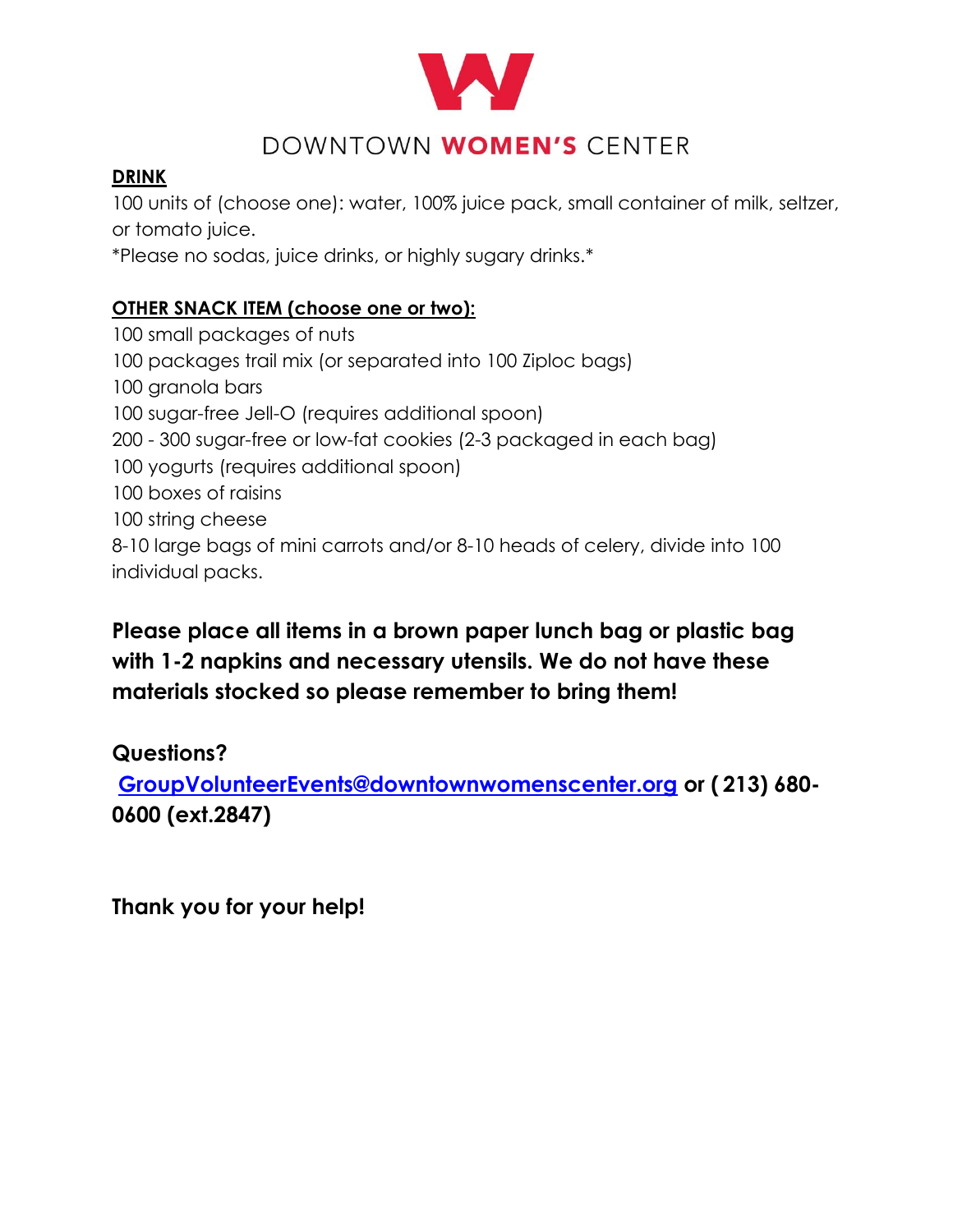

# DOWNTOWN WOMEN'S CENTER

## **FREQUENTLY ASKED QUESTIONS ABOUT SNACK PACKS Can I include condiments in the sandwiches?**

Yes, but please use condiment packages. Our participants come in many different shapes, sizes, and allergies to different foods, so as a precaution we ask you do not put condiments in the sandwiches (mayonnaise, ketchup, mustard, etc.) unless we specifically include it in the recipe or make a request for it.

# **Can I use other meats such as roast beef or pork in the menu?**

Yes, you may but we ask that you include a couple that contains turkey or chicken in them as well as some vegetarian options. Some of our participants do not eat beef and/or pork because of dietary and religious preferences.

# **Can I include options like candy, snack cakes, sodas, etc?**

Please let us know if you plan to do so before you make the bags so we can see what is available or how to assist you in finding a healthy alternative. We love to treat our participants with refreshments and sweets but we do so in healthy portions.

# **Can I include frozen items ("Hot Pockets," Ice Cream, etc.)?**

No, unfortunately the packs will be made for the participants to take home with them as they leave the Center and they may not have access to a freezer to keep food.

# **Can I put together salads instead?**

We welcome ideas and ways to provide the ladies with options to other courses. If you have a way to pack it, please let us know! Noodles, curry, fried chicken, bring it on! We only grow with menu options as a community by working together, and the participants will greatly appreciate it!

# **When can I drop off Snack Packs?**

Snack pack deliveries can be scheduled any day of the week between 1:00- 1:30pm and an ideal number would be 100-200 snack packs. If you're assembling Snack Packs, you must schedule a drop-off at least a week prior by contacting us at GroupVolunteerEvents@DowntownWomensCenter.org. \*We will not accept unscheduled Snack Pack deliveries.